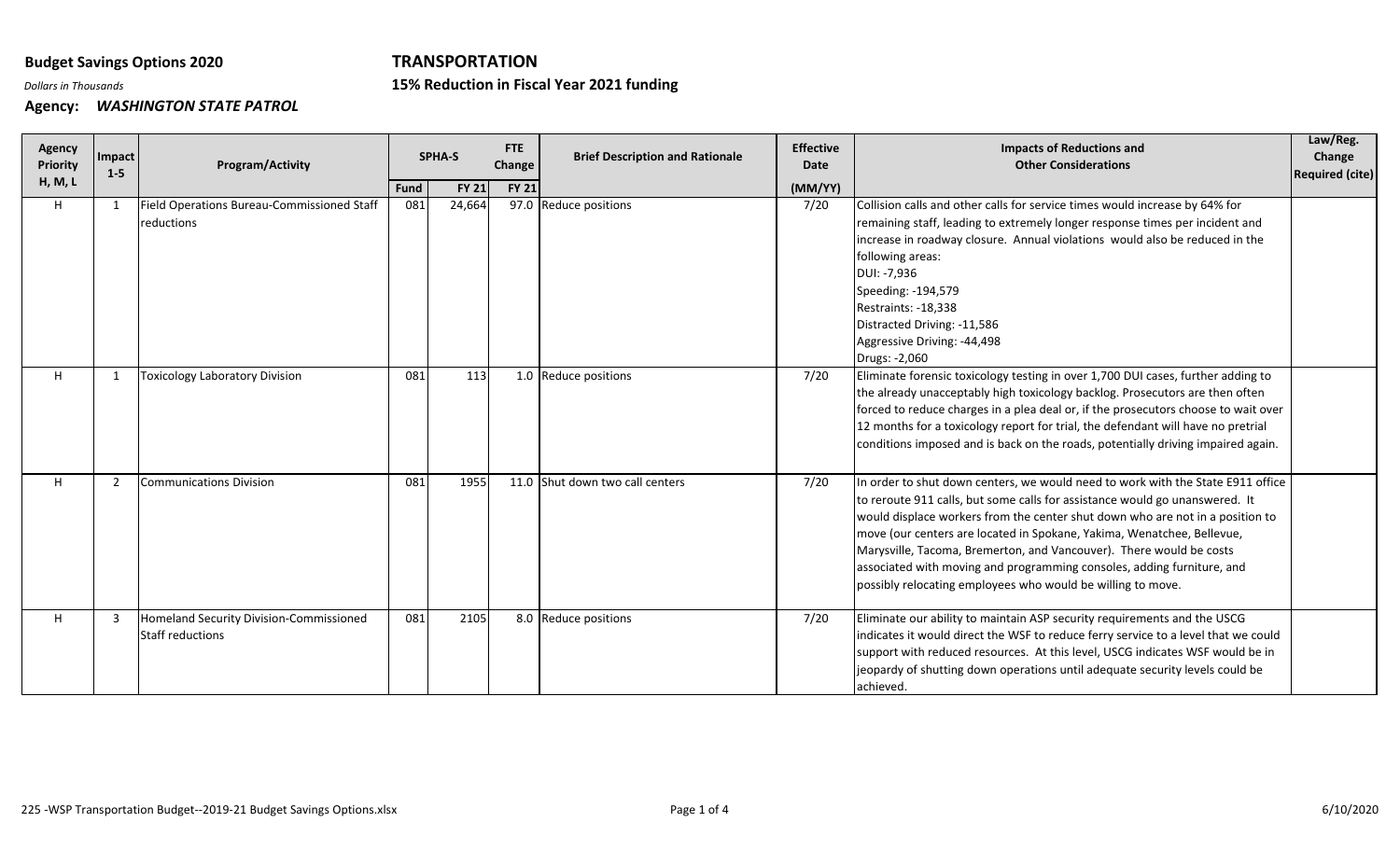| Agency<br><b>Priority</b><br>H, M, L | <b>Impact</b><br>$1 - 5$ | <b>Program/Activity</b>           | <b>FTE</b><br><b>SPHA-S</b><br>Change |                      |              | <b>Brief Description and Rationale</b>                                                                                                     | <b>Effective</b><br>Date | <b>Impacts of Reductions and</b><br><b>Other Considerations</b>                                                                                                                                                                                                                                                                                                                                                                                                                                                                                                                                                                                                                                                                                                                                                                                                                                                                                                                                                                                                                                                                                                                                                                                                                                                                                                     | Law/Reg.<br>Change<br><b>Required (cite)</b>                      |
|--------------------------------------|--------------------------|-----------------------------------|---------------------------------------|----------------------|--------------|--------------------------------------------------------------------------------------------------------------------------------------------|--------------------------|---------------------------------------------------------------------------------------------------------------------------------------------------------------------------------------------------------------------------------------------------------------------------------------------------------------------------------------------------------------------------------------------------------------------------------------------------------------------------------------------------------------------------------------------------------------------------------------------------------------------------------------------------------------------------------------------------------------------------------------------------------------------------------------------------------------------------------------------------------------------------------------------------------------------------------------------------------------------------------------------------------------------------------------------------------------------------------------------------------------------------------------------------------------------------------------------------------------------------------------------------------------------------------------------------------------------------------------------------------------------|-------------------------------------------------------------------|
| H                                    | 3                        | Motor Carrier Safety Division     | Fund<br>081                           | <b>FY 21</b><br>1090 | <b>FY 21</b> | 6.0 Close multiple POEs or eliminate the School<br>Bus Inspection Program.                                                                 | (MM/YY)<br>7/20          | We are legislatively mandated to inspect the 10,000+ school buses operating<br>across the state. There were 14,075 total school bus inspections conducted by<br>WSP in 2019. The inspections promote the utmost safety to school bus<br>operations and the safety of school children being transported to/from school.<br>Critical out of service violations of school buses are identified during inspections,<br>requiring repair or correction before transporting school children. This process<br>results in the utmost safety of school bus operations. Without this program, the<br>work will need to be contracted to another entity, or it will not be completed at<br>all. Without the oversight and compliance for school buses, children's lives will<br>be in danger. School buses will not undergo the critical inspections; resulting in a<br>negative impact in the transportation of school children and their overall safety.<br>Currently, OPSI does not pay for the services provided by the WSP School Bus<br>Program. If this service is no longer provided by the WSP, OSPI will need to find a<br>funding source to support the service. The elimination of funding for this<br>program would either result in inspections not being conducted, or significant<br>funding would need to be allocated to support the service (to whomever is | WAC 392-143-<br>035 by<br>authority of<br><b>RCW</b><br>46.61.380 |
| M                                    | 1                        | <b>Collision Records Division</b> | 081                                   | 113                  |              | 1.0 Reduce positions                                                                                                                       | 7/20                     | providing the service).<br>Process about 42,000 less incoming collision reports per year and respond to<br>about 22,000 less requests for records per year.                                                                                                                                                                                                                                                                                                                                                                                                                                                                                                                                                                                                                                                                                                                                                                                                                                                                                                                                                                                                                                                                                                                                                                                                         |                                                                   |
| M                                    | $\mathbf{1}$             | <b>VIN Section</b>                | 081                                   | 225                  |              | 2.0 Reduce positions                                                                                                                       | 7/20                     | A 33%-50% reduction in VIN inspection services for all regions and an increase in<br>VIN inspection wait time from 20 days to 30 to 40 days for citizens statewide.<br>This would also result in the closure of many remote VIN inspections sites<br>throughout the state and limit inspections to be conducted only at WSP District<br>offices. This would be an additional travel burden for many citizens.                                                                                                                                                                                                                                                                                                                                                                                                                                                                                                                                                                                                                                                                                                                                                                                                                                                                                                                                                       |                                                                   |
| M                                    | $\mathbf{2}$             | <b>Aviation Section</b>           | 081                                   | 188                  |              | 2.0 Reduce positions                                                                                                                       | 7/20                     | Eliminate after hours aircraft callout, eliminate Eastern WA traffic support,<br>eliminate routine Western WA traffic support, suspend D-1 and D-7 downlink<br>support, sell two Cessna 182 aircraft.                                                                                                                                                                                                                                                                                                                                                                                                                                                                                                                                                                                                                                                                                                                                                                                                                                                                                                                                                                                                                                                                                                                                                               |                                                                   |
| M                                    | $\overline{2}$           | <b>Breath Test/DRE Section</b>    | 081                                   | 263                  |              | 2.0 Close two of the 11 satellite BAC calibration<br>laboratories in the state and reduce the<br>number of technicians at the Seattle Lab. | 7/20                     | These options would cause an increased workload that could cause errors that<br>affect our laboratory accreditation. Service delays could be experienced and BAC<br>instruments may be unavailable for use by line officers in that area. This would<br>result in the need to obtain more blood warrants and increase the time and<br>potential costs spent investigating an impaired driver.                                                                                                                                                                                                                                                                                                                                                                                                                                                                                                                                                                                                                                                                                                                                                                                                                                                                                                                                                                       |                                                                   |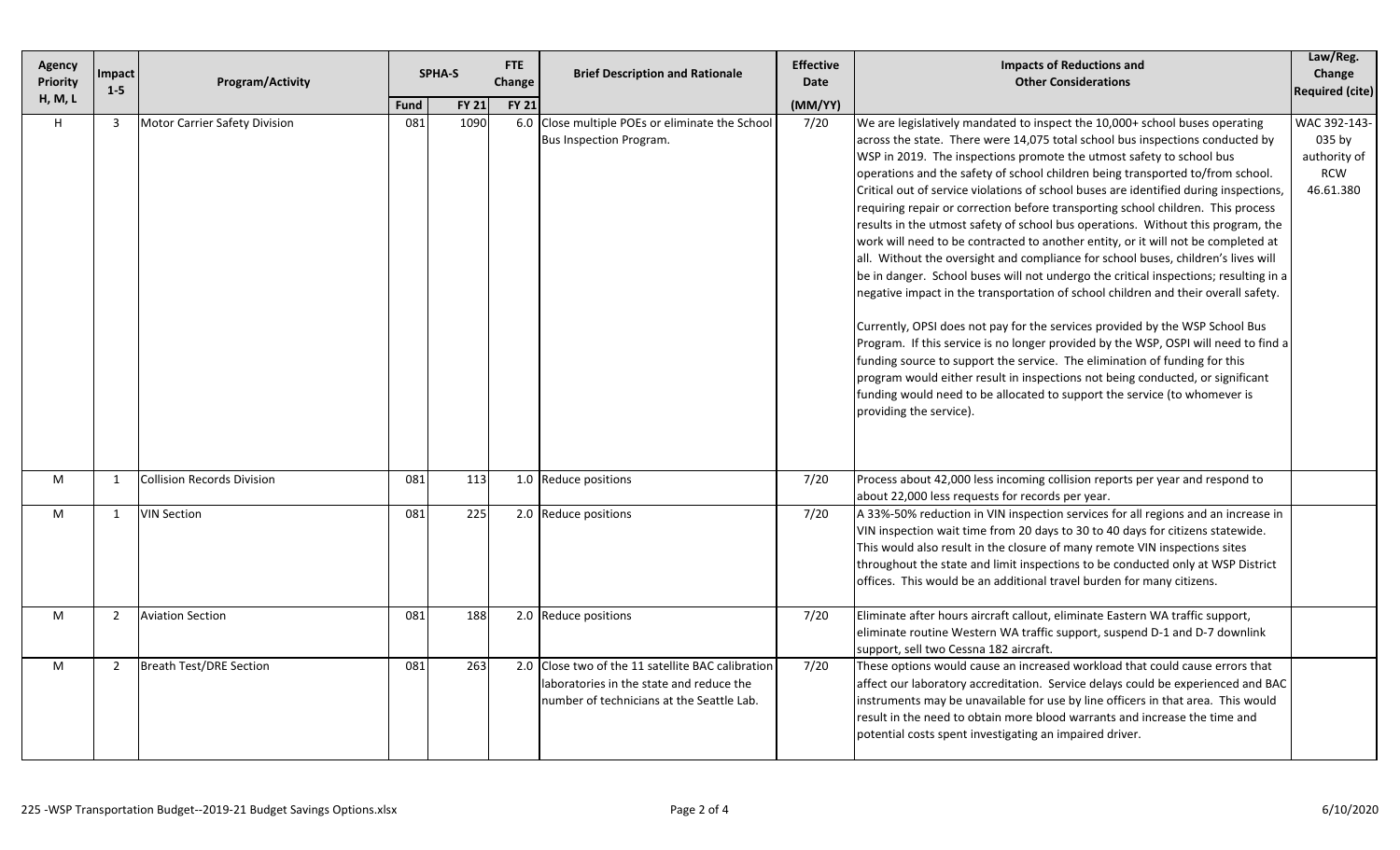| Agency<br><b>Priority</b> | Impact<br>$1 - 5$ | <b>Program/Activity</b>                                             |                    | <b>FTE</b><br><b>SPHA-S</b><br>Change |              | <b>Brief Description and Rationale</b>                                                                                                                                                                                                                                                               | <b>Effective</b><br>Date | <b>Impacts of Reductions and</b><br><b>Other Considerations</b>                                                                                                                                                                                                                                                                                                                                                                                                                                                                                                                                                                                                                                                                                                                                                                                                                                                                                                                                                                                                                                                                                                                                                                                                                                                                                                                                                                                                                                                                                                                                                                                                                                                                                                                            | Law/Reg.<br>Change<br><b>Required (cite)</b> |
|---------------------------|-------------------|---------------------------------------------------------------------|--------------------|---------------------------------------|--------------|------------------------------------------------------------------------------------------------------------------------------------------------------------------------------------------------------------------------------------------------------------------------------------------------------|--------------------------|--------------------------------------------------------------------------------------------------------------------------------------------------------------------------------------------------------------------------------------------------------------------------------------------------------------------------------------------------------------------------------------------------------------------------------------------------------------------------------------------------------------------------------------------------------------------------------------------------------------------------------------------------------------------------------------------------------------------------------------------------------------------------------------------------------------------------------------------------------------------------------------------------------------------------------------------------------------------------------------------------------------------------------------------------------------------------------------------------------------------------------------------------------------------------------------------------------------------------------------------------------------------------------------------------------------------------------------------------------------------------------------------------------------------------------------------------------------------------------------------------------------------------------------------------------------------------------------------------------------------------------------------------------------------------------------------------------------------------------------------------------------------------------------------|----------------------------------------------|
| <b>H, M, L</b><br>M       | 3                 | <b>Commercial Vehicle Division-Commissioned</b><br>Staff reductions | <b>Fund</b><br>081 | <b>FY 21</b><br>1805                  | <b>FY 21</b> | 7.0 Eliminate the TACT team, the Tow<br>Inspection Program, and reduce staffing out<br>in the districts.                                                                                                                                                                                             | (MM/YY)<br>7/20          | * The TACT team was established to answer our citizens call for enforcement<br>specific to the violations causing collisions between CMVs and passenger<br>vehicles. This unique unit operates primarily in King County, but also travels<br>around the state to conduct emphasis patrols. Last year this team contacted<br>more than 12,000 violators and conducted almost 3,000 CVSA inspections on<br>commercial motor vehicles. It was also instrumental in the collision response<br>effort around the Tacoma Dome construction area. Without this team, the state<br>can expect an increase in aggressively driven trucks and a corresponding increase<br>in CMV related collisions. That increase in collisions will result in higher numbers<br>of deaths and serious injuries on Washington roadways.<br>* These Tow Inspection Program troopers inspect and verify tow companies are<br>operating within the rules (WAC) applicable to that industry. They verify the<br>safety of equipment, background verification of drivers, and answer the<br>numerous citizen complaints for over-charging. Without this unit the industry<br>will operate un-checked. There will be no recourse for delays in service, making<br>lengthy road closures become a pervasive problem. Companies will likely hire<br>individuals with prohibitive criminal histories, which may result in victimizing<br>citizens. Such a scenario on a WSP tow call will place the Agency in a position of<br>tort liability and ultimately cost the tax payers money. DOL will be forced to<br>manage the tow industry without WSP enforcement, likely resulting in that<br>agency requesting funds to do the inspections the WSP previously provided (thus<br>saving the State no money in the long-run). |                                              |
| M                         | 3                 | Criminal Investigation Division-Commissioned<br>Staff reductions    | 081                | 1504                                  | 6.0          | Eliminate WSP's participation in all auto<br>theft investigations.<br>Eliminate participation in the ATF Violent<br>Gun Crime Task Force in the Puget Sound.<br><b>Eliminate the Major Accident</b><br>Investigation Team (MAIT)<br>Eliminate the division's Special<br><b>Investigation Section</b> | 7/20                     | * Eliminating our auto theft unit would have a significant negative impacts to<br>auto theft investigations in the Puget Sound and Eastern Washington.<br>Additionally, this would have significant negative impacts to the staffing level of<br>the Washington Auto Theft Prevention Authority (WATPA) task forces statewide.<br>* Eliminating our ATV Task Force Participation would mean the WSP would have<br>no detectives assigned to investigate violent gun-related crimes within<br>Washington state.<br><b>Eliminating the MAIT would mean the WSP would not investigate catastrophic</b><br>or liability-related fatality collisions.<br>* Eliminating the division's Special Investigation Section would eliminate the<br>WSP's ability to investigate threats, crimes, or complaints associated with the<br>Capitol Campus or any other state agency facility statewide and conduct any<br>identify theft investigations statewide.                                                                                                                                                                                                                                                                                                                                                                                                                                                                                                                                                                                                                                                                                                                                                                                                                                           |                                              |